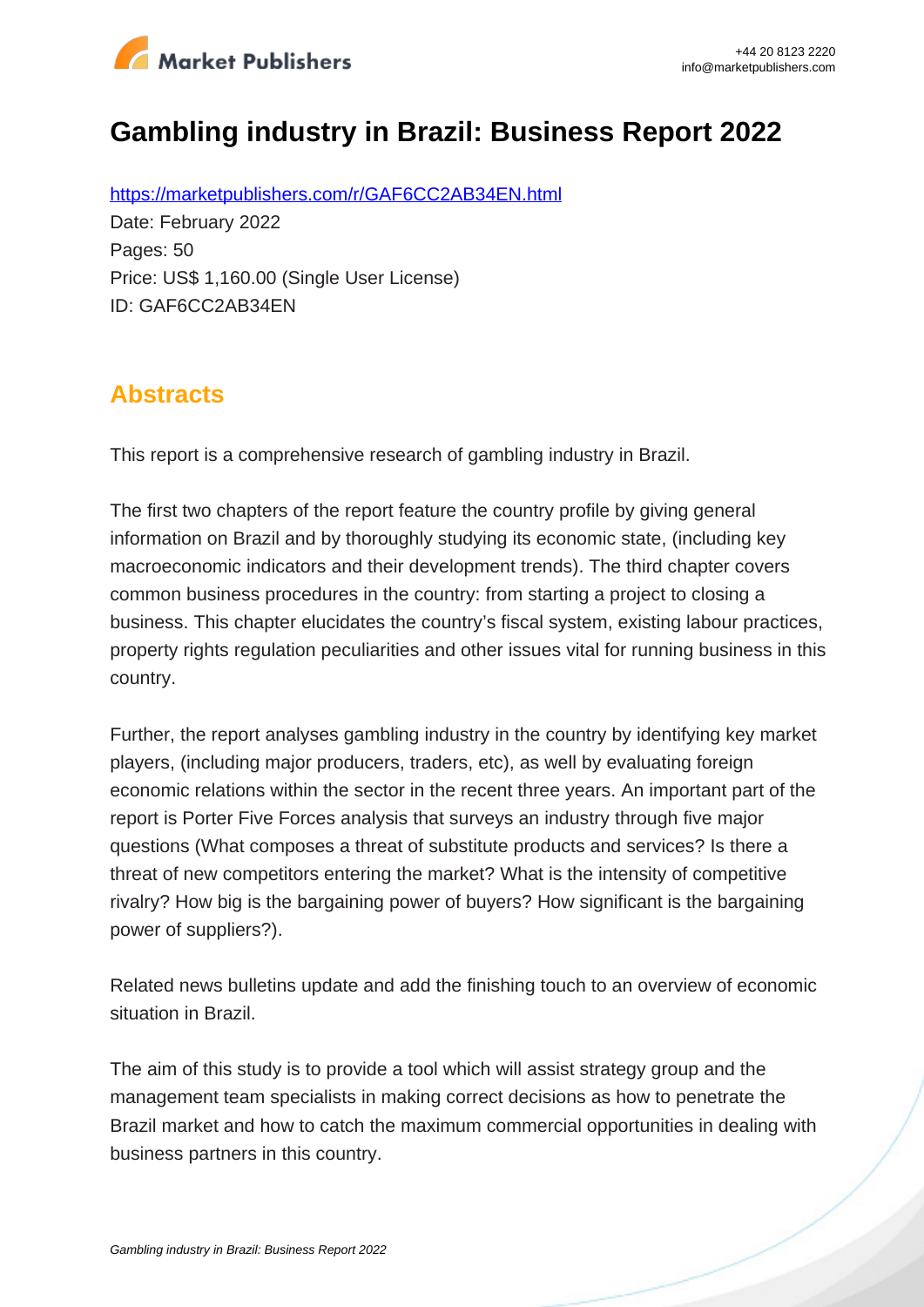

## **Contents**

#### **1. BRAZIL: COUNTRY PROFILE**

- 1.1. Geographical position
- 1.2. Historical background
- 1.3. Demography
- 1.4. Administrative divisions
- 1.5. Political situation
- 1.6. Economic situation
- 1.7. Foreign relations

1.8. Social environment and culture. Cultural differences and their impact on business negotiations

#### **2. BRAZIL: FINANCIAL AND ECONOMIC PROFILE**

- 2.1. Country's Gross Domestic Product (GDP): historical trends and projection
- 2.2. Industrial production outlook
- 2.3. Brazil foreign trade
- 2.4. Current investment climate
- 2.5. Labor market overview. Current employment state
- 2.6. Ratings by major rating agencies

#### **3. PECULIARITIES OF DOING BUSINESS IN BRAZIL**

- 3.1. Procedures for starting a business
- 3.2. Routine for building permits obtaining
- 3.3. Registration of ownership rights
- 3.4. Basic terms of providing business loans by banks
- 3.5. Measures for investments protection
- 3.6. Tax system
- 3.7. Foreign trade transactions
- 3.8. Debt collection
- 3.9. Business liquidation

#### **4. BRAZIL GAMBLING INDUSTRY OVERVIEW**

#### **5. BRAZIL GAMBLING INDUSTRY PORTER FIVE FORCES ANALYSIS**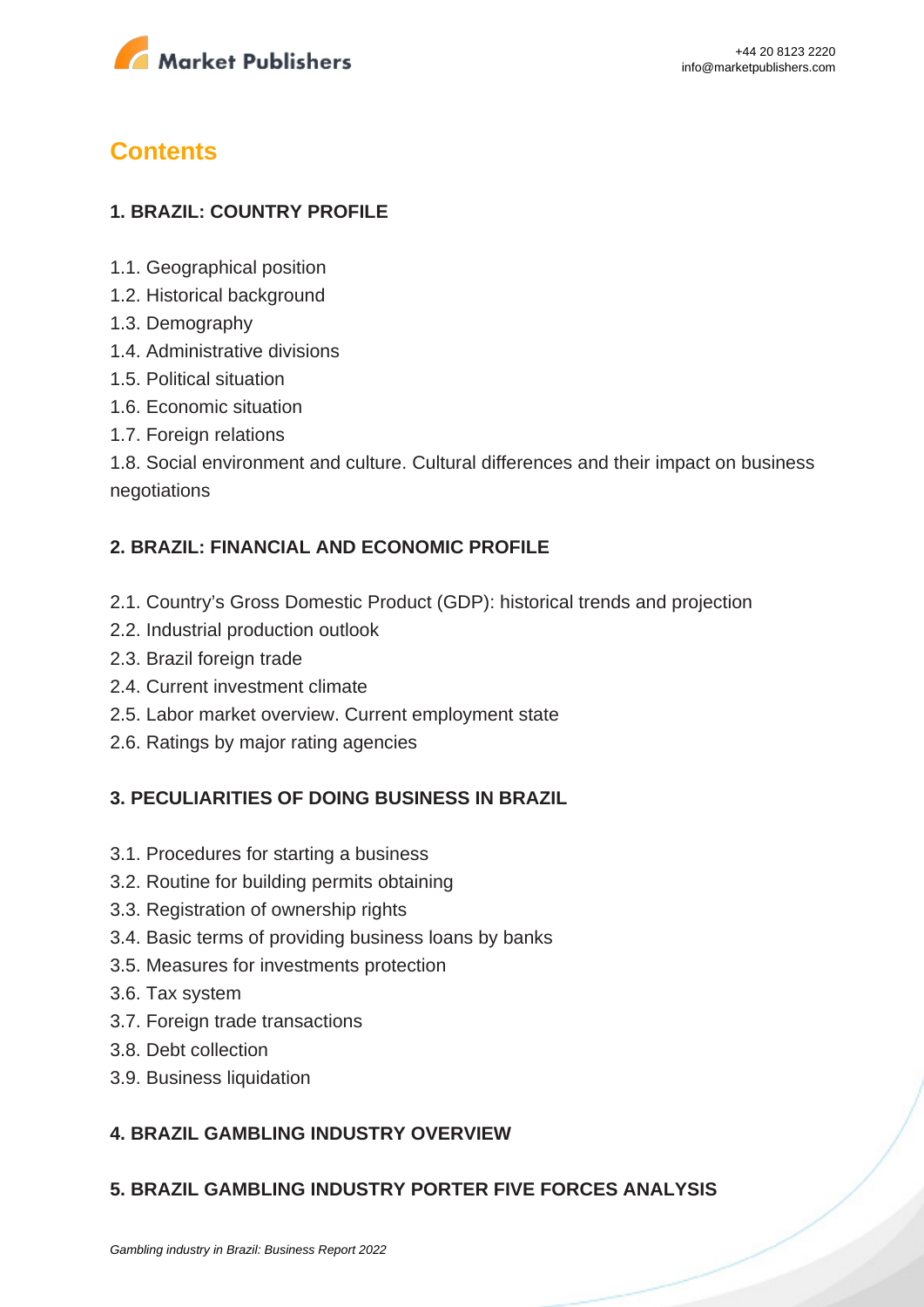

#### **6. BRAZIL ECONOMY NEWS AND ANALYSIS DIGEST**

\*Please note that Gambling industry in Brazil: Business Report 2022 is a half ready publication.

 It only requires updating with the help of new data that are constantly retrieved from Publisher's databases and other sources. This updating process takes 3-5 business days after order is placed. Thus, our clients always obtain a revised and updated version of each report. Please also note that we do not charge for such an updating procedure. Business Analytic Center (BAC) has information for more than 25,000 different products available but it is impossible to have all reports updated immediately. That is why it takes 3-5 days to update a report after an order is received.